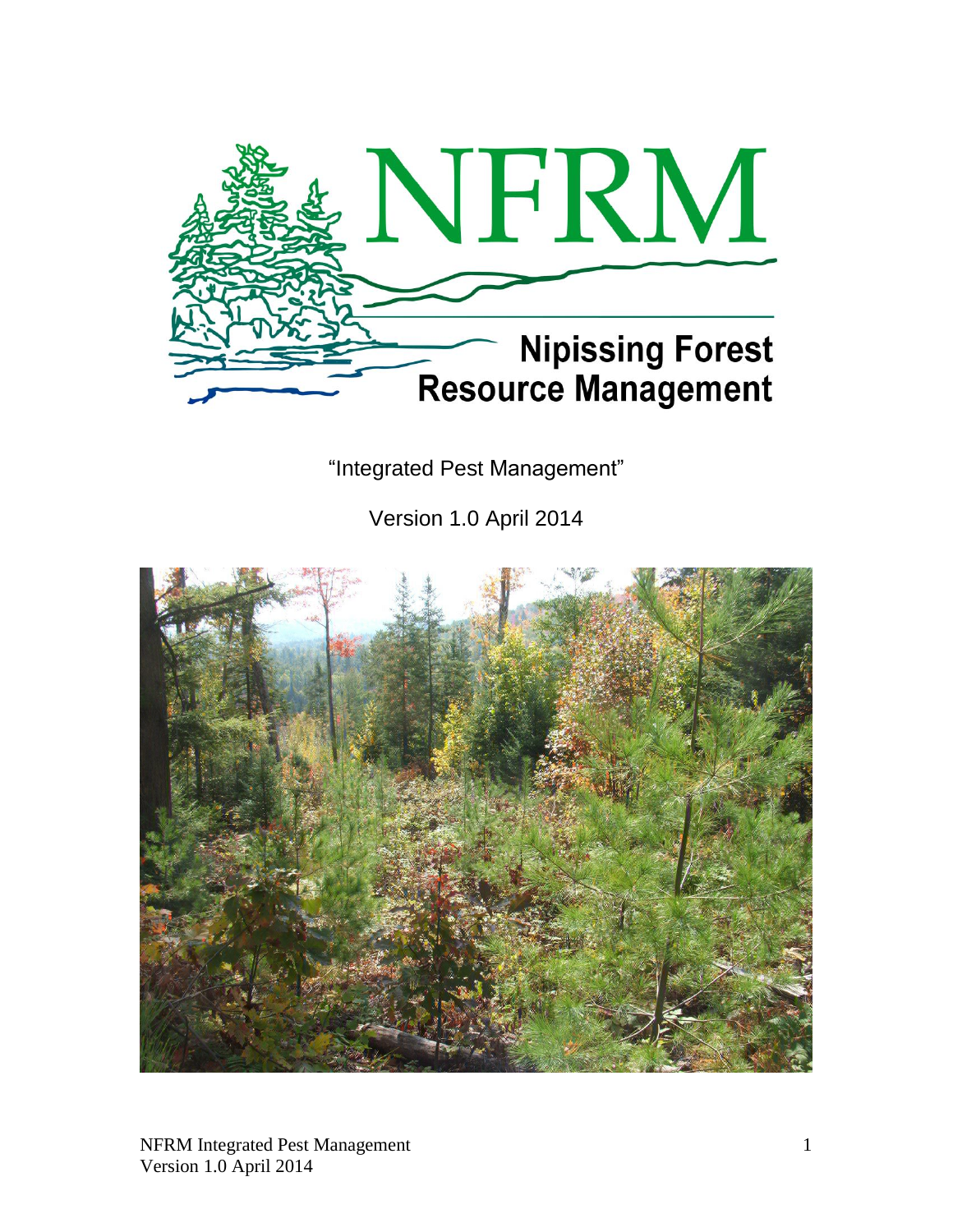## **1.0 Introduction**

This integrated pest management approach is designed to address the use of chemical pesticides, including herbicides and insecticides, on the Nipissing Forest. In general, Nipissing Forest Resource Management Inc. (NFRM) is the principle proponent of herbicide use while the Ministry of Natural Resources, however, is normally the principle proponent of insecticide use. Herbicide use on the Nipissing Forest is more common than insecticide use. The principles in this integrated use approach are focused on herbicide use but also apply when insecticide use is contemplated or implemented. Those specific situations will be documented.

NFRM believes in applying best management practices to each forest site ensuring that silvicultural prescriptions are effective and Forest Management Planning (FMP) objectives, related to the future forest condition, will be met. NFRM considers that its use of herbicides for forestry purposes is safe and effective, and through implementation of its Integrated Pest Management document, has minimal adverse environmental impacts. Since there are presently no economically feasible non-chemical alternatives for large-scale forestry use, the application of herbicides must remain in NFRM's silvicultural tool kit. NFRM intends to minimize herbicide use through judicious planning and application, while continuing to monitor advances made in field-proven science and technology.

This integrated pest management approach involves steps to characterize and map candidate treatment blocks according to the need for tending, selection of the appropriate application method and equipment, available site specific herbicides, use of the best available technology, careful implementation using all safety precautions, and use of fully trained staff and contractors. This integrated, site-specific approach ensures that the use of herbicides is minimized, while ensuring management objectives are met.

## **2.0 Insect Management Context**

There has been no large scale/aerial application of insecticides on the Nipissing Forest during the period that NFRM has been conducting forest management (April 1996). Part D, Section 6, of the Forest Management Planning Manual for Ontario's Crown Forests, 2009, describes the Integrated approach to developing and implementing Insect Pest Management Programs. In general, if OMNR led monitoring efforts identify a major pest infestation then a program will be developed. An interdisciplinary team, led by OMNR Forest Management Branch, including representation from NFRM and other stakeholders, would consider several possible management options. If the selected course of action involves aerial application of insecticides then a planning/consultation/approval process,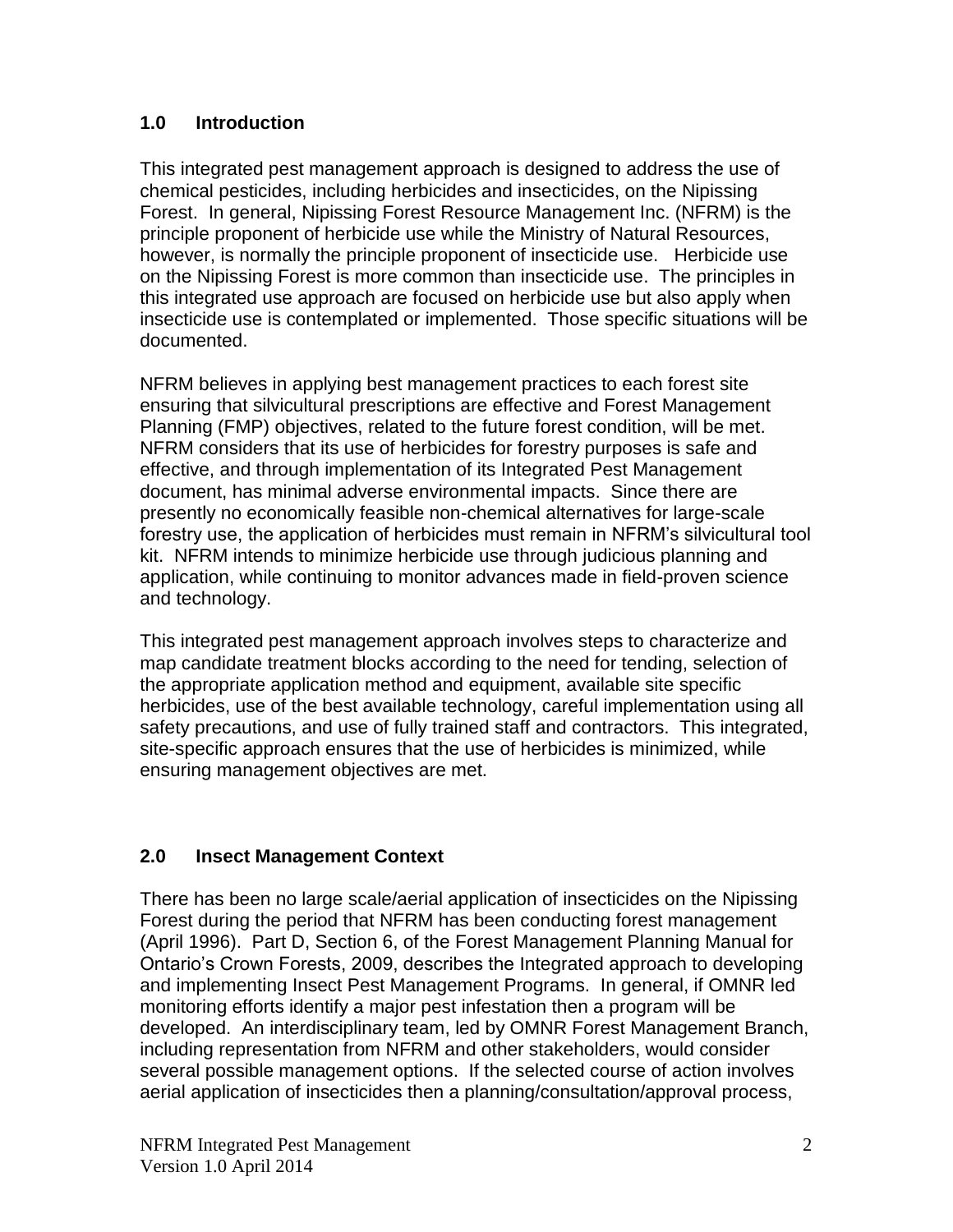similar to that for herbicides, is engaged. NFRM's role is essentially to facilitate the implementation of the selected management option which may also include modifications to forest harvesting plans.

Biological control agents (e.g., Bt) are used only where other non-chemical pest control methods are, or can reasonably be expected to be, ineffective. The rationale for the use of biological control agents is documented and based on scientific evidence. There has been no recent use (since 1996 when NFRM started managing) of biological control agents on the Nipissing Forest. Use of biological control might be considered under conditions of insect outbreak posing a serious threat to wood supply; any use of biological control is strictly regulated in Ontario by the Integrated approach documented in the referenced Planning Manual.

Tree Improvement activities on the Nipissing Forest SFL are primarily conducted on a site located in Gurd Township. The long term strategies for tree improvement at the Gurd site were originally developed by the MNR but now reside within the Forest Genetics Ontario (FGO) entity. The annual activities that occur at the Gurd Site are generally planned and implemented by a group of interested parties composed of: NFRM, Northeast Seed Management/FGO, MNR District and Science staff, and the Canadian Institute of Forestry through its CIF-SEEK Program. NFRM has facilitated a one-time ground based application of insecticide at the Gurd site consistent with this Integrated Pest Management document.

# **3.0 Vegetation Management Context**

The Nipissing Forest supports many different forest tree species that have a broad range of ecological inputs (sunlight, moisture and nutrients) required for growth. Vegetation management is the means by which a competitive advantage (ability to capture ecological inputs) is afforded to one or more desired forest tree species over other forest vegetation. This mechanism is required to influence development toward a desired condition or structure to meet a number of management objectives. More generally, NFRM has a legal requirement to maintain a variety of forest compositions that include a conifer component.

Five principle elements of the NFRM vegetation management strategy are:

- Autecology Information knowledge of the reproduction strategies and the ability to compete for resources for both desired and non-desired forest vegetation;
- Response to Disturbance knowledge of how non-desired forest vegetation responds to harvesting, site preparation, and tending;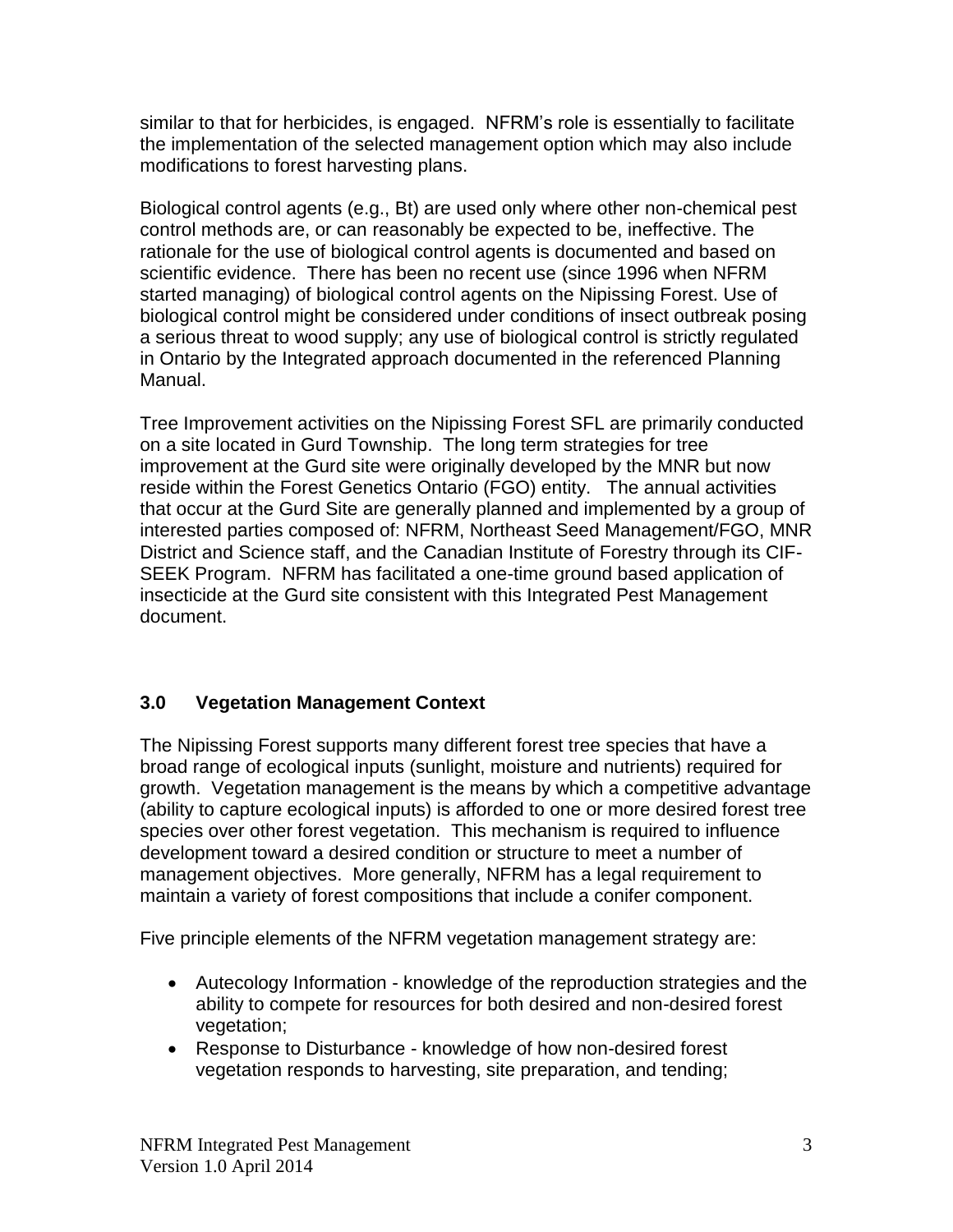- Treatment Options knowledge of treatment options that can be practically applied through harvest and/or silviculture to either *Minimize* the development of competing vegetation OR *Reduce* existing competing vegetation;
- Treatment Efficacy knowledge of the degree to which a specific treatment can provide a required competitive advantage to desired forest tree species obtained through current research and local monitoring;
- Environmental Impacts knowledge of the environmental consequences of each vegetation management treatment option.

There are three Silviculture Systems employed on the Nipissing Forest under which forest management activities (harvest and renewal) occur. Each one of these systems (Clearcut, Shelterwood, and Single Tree Selection) is prescribed and implemented based on groupings of forest tree species with similar silvicultural and ecological aspects. Vegetation management traditionally begins with harvesting where varying proportions of the canopy are removed. Those variations of canopy removal distinguish the silviculture systems from each other. Within each system, subsequent treatments (site preparation and tending) are applied to provide competitive advantage to desired tree species.

NFRM applies a suite of vegetation management treatments, which complement harvesting within each silviculture system. These treatments are generally applied post-harvest; however, some are applied concurrent with the harvest.

## **Vegetation Management Techniques Available**

#### Non – Herbicide Herbicide

- mechanical site preparation aerial spray
- 
- conifer pre-commercial thinning back pack manual spray
- conifer commercial thinning
- hardwood stand improvement

- 
- brushsaw tending example and the skidder-mounted ground spray
	-

The following table summarizes the amount of vegetation management treatments undertaken on the Nipissing Forest since 1996.

## **Nipissing Forest Vegetation Management 1996 through 2010**

|      | Concurrent with Harvest |               | Site Preparation<br>Treatment |                  | As a Tending Treatment<br>before Free Growing<br>Status |                         | Tending Treatment after<br><b>Free Growing Status</b> |                  | <b>Total Vegetation Management</b> |                         |               |
|------|-------------------------|---------------|-------------------------------|------------------|---------------------------------------------------------|-------------------------|-------------------------------------------------------|------------------|------------------------------------|-------------------------|---------------|
|      | Herbicide               | Non Herbicide | Herbicide                     | Non<br>Herbicide | Herbicide                                               | <b>Non</b><br>Herbicide | Herbicide                                             | Non<br>Herbicide | <b>Herbicide</b>                   | Non<br><b>Herbicide</b> | <b>Totals</b> |
| HA   | 0                       | 9.687         | 3,352                         | 10,473           | 10.524                                                  | 3.180                   | $\Omega$                                              | 6.599            | 13,876                             | 29,939                  | 43,815        |
| $\%$ |                         | 22.1          | 7.7                           | 23.9             | 24.0                                                    | 7.3                     | 0.00                                                  | 15.06            | 31.7                               | 68.3                    | 100           |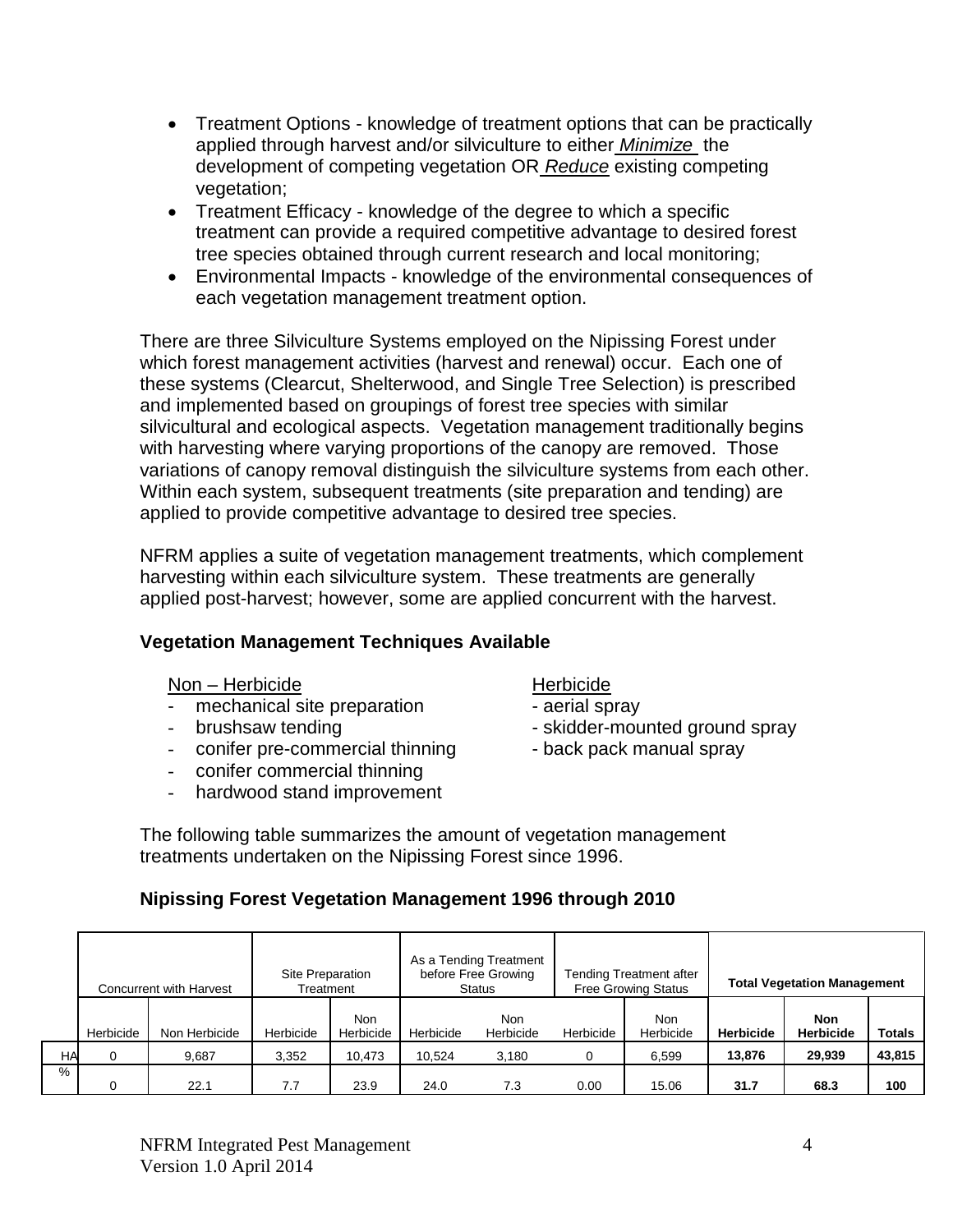Although herbicide-based treatments account for a minority of the total area treated to date, it remains the most controversial approach to vegetation management. As such, when NFRM prescribes a herbicide-based treatment it is done within the context of Judicious Use. A complete discussion about Judicious Use is documented in section 2.2 (a) of this Strategy.

## **4.0 Elements of a Herbicide Use Management Strategy**

The approach to herbicide use on the Nipissing Forest is composed of several elements. The combination of the five elements provides a strategy that balances social, environmental, and forest resource aspects.

Element #1 restricts NFRM to using only those herbicides specifically regulated for forestry use by Health Canada and are deemed acceptable by third party certification systems.

Element #2 focuses NFRM efforts on implementing processes and actions designed to avoid or minimize herbicide use. This may include factors such as amount of crown opening, season of harvest, or keeping forest floor mat intact. NFRM is firmly committed to a process of Judicious Use which documents all of the steps/aspects of deciding and rationalizing targeted applications.

Element #3 ensures that NFRM continues to test, develop, and implement nonchemical methods of vegetation management. Sole reliance on herbicides for all vegetation management requirements is neither sustainable nor balanced.

Element #4 requires a detailed review of the outcomes of previous vegetation management treatments with respect to their effectiveness in achieving forest management objectives. The emerging trends resulting from these analyses provide the basis for rationalizing the current and future decisions concerning vegetation management.

Element #5 ensures that, when herbicide use is prescribed, NFRM is bound to strict compliance with all laws and regulations related to chemical and herbicide use. Only forestry herbicides approved by Health Canada and deemed suitable by the Forest Stewardship Council are used. Safe and careful use will minimize all potential risks to human health and adverse environmental impacts. Use of only Licensed applicators combined with regular compliance audits ensures careful use. NFRM recognizes that trained and professional staff will be used to assess vegetation management needs, and to provide continuing education opportunities for those personnel.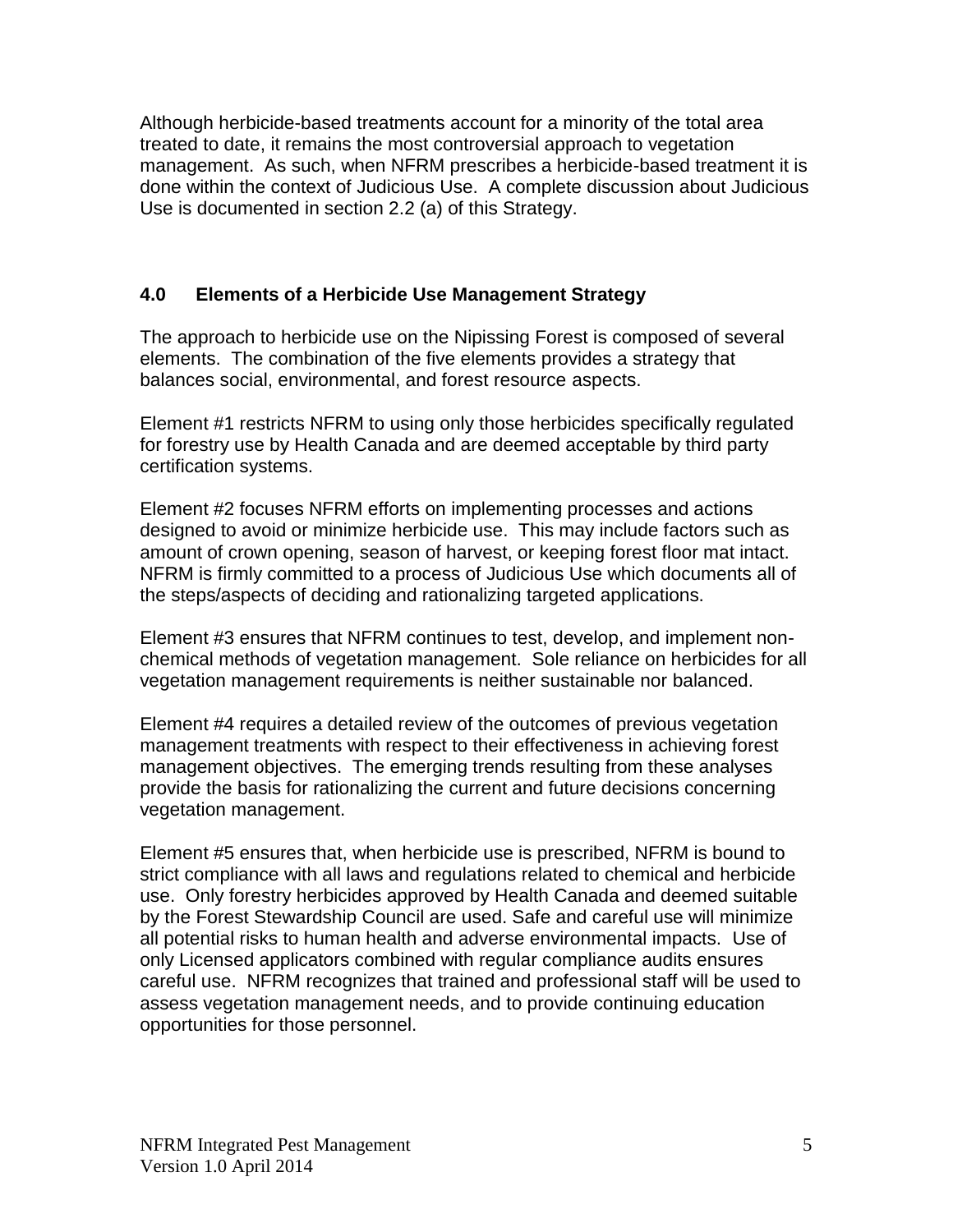#### **4.1 Do not use chemical pesticides that are prohibited by our third-party certifier.**

Maintaining third party certification requires that we confine our use of pesticides to those not deemed "highly hazardous". NFRM only uses herbicides approved by the Health Canada Pest Management Regulatory Agency as safe and effective. NFRM believes that the PMRA is one of the most rigorous testing system for forestry herbicides in the world, and indicates substantial scientific evidence of environmental safety. NFRM uses primarily glyphosate-based and to a lesser degree triclopyr-based herbicides.

## **4.2 Implement processes and actions designed to minimize or avoid chemical pesticide use, whenever possible.**

## **a) Strict Adherence to Judicious Use**

The process followed by NFRM that supports and guides vegetation management, specifically using herbicides, is documented in the flowchart titled "Decision Making Process for the Judicious Use of Herbicides".

This approach involves steps to characterize and map candidate sites according to the need for vegetation management. At this stage, the question of whether a non-herbicide based method can achieve the management objective is posed. The answer forms part of the rationale for the decision to use herbicides.

If herbicide use is found to be necessary, careful consideration is given to any developing trends appearing from the results of annual efficacy monitoring. The selection of the site-specific herbicide, application rate, application method and equipment is influenced by those emerging trends.

During the process to refine the precise location where herbicide is to be used, opportunities to exclude area from application will be examined.

The OMNR reviews all proposed treatment areas prior to implementation to ensure that other forest values have appropriate protection. Sites prescribed for aerial application pass through an additional level of scrutiny and permitting by the MOE. Examination of the rationale for use and approval of the Implementation Plans is also conducted.

NFRM will make use of the best available application technology (e.g. nozzle and navigation) to ensure that the right amount of product is applied in the right place. NFRM has representatives on site to ensure careful implementation of all safety precautions.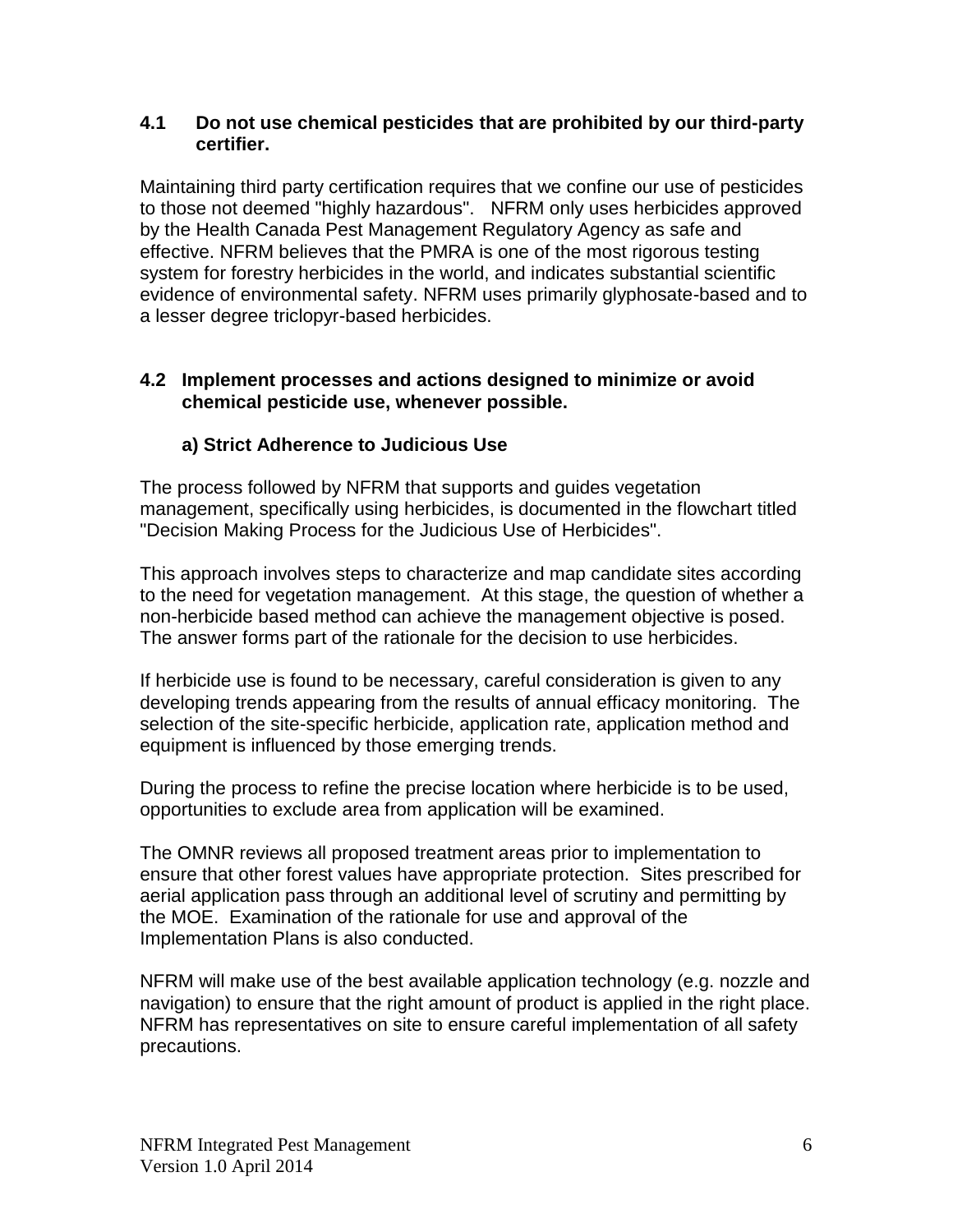The point of this integrated, site-specific approach is to ensure that management objectives are met and that the use of herbicides is minimized.

# **b) Continuous Annual Monitoring**

NFRM is committed to closely monitoring the effects of prescribed herbicide use. This feedback loop is essential for refining decisions on all aspects of usage: varying rates of herbicide, total mix volumes, threshold levels of tolerable vegetative competition, choice of herbicide, herbicide rate/ha, carrier (i.e. water) rate/ha, droplet size, timing, climate conditions.

Ground surveys are conducted during the following growing season on areas that received herbicide applications to assess the following:

- the efficacy based upon the percent coverage of the site, and the control of the target vegetation;
- any damage to crop trees;
- any evidence of off-target application;
- recommendations for the next action

# **c) Use and Development of Techniques to Minimize Use**

NFRM is committed to using the least amount of herbicide possible and will continually utilize approaches to vegetation management that have been or may be proven to be effective.

## **Techniques currently being used that do or may result in lower herbicide usage:**

- Conduct intensive mechanical site preparation if soil depth and texture are suitable for heavier mechanical work (no diminishment of forest productivity), the entire surface organic layer which includes the "seedbank" can be removed prior to tree planting.
- Planting of large, vigorous, well balanced, stock capable of tolerating increased levels of competition that would result from less use of herbicide.
- Carefully selecting sites targeted for conifer planting which are not excessively fresh or rich that would require significant levels (more than 2 treatments) of vegetation management.
- Continued use of high volume/low-drift application technology when aerially applying herbicides to white pine shelterwoods. Large droplets resulting from doubling the amount of mix water/ha increases canopy penetration. This allows more mix to reach the target vegetation on the forest floor. This concept has been tested both at the experimental and operational scales. Operational results will be available in 2012, however, preliminary results from 2008 & 2009 indicate that it will likely be possible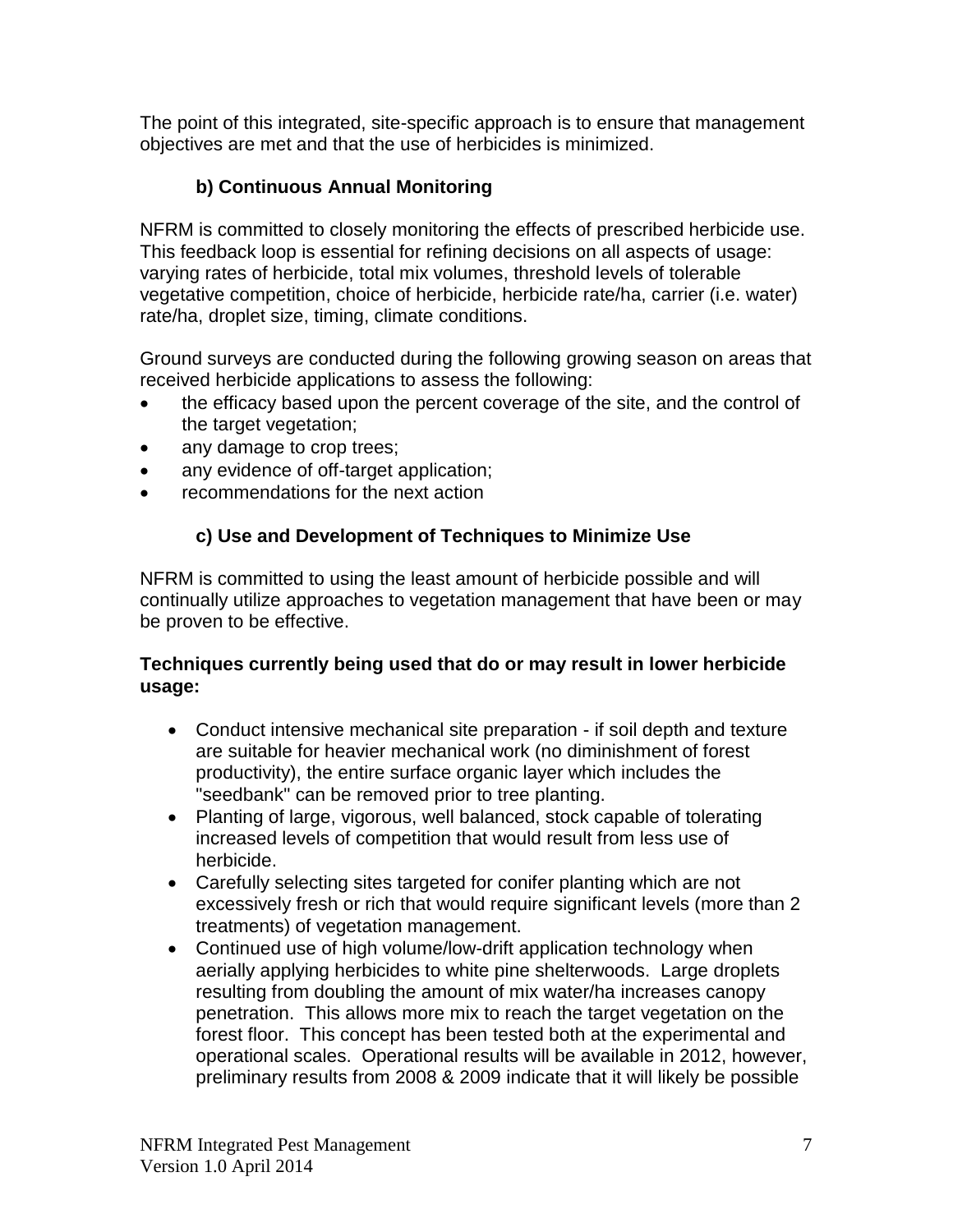to lower the per hectare rate of herbicide applied and still achieve the same vegetation management objectives.

- Precisely targeted applications using back pack sprayers. These application methods are generally limited to a small scale due to low relative productivity coupled with the short application season. Continued and possible increased use of manual application methods, however, will effectively result in lower total herbicide use.
- Regular use of GPS guidance systems in both ground-based skidder and aerial applications. This provides real-time navigation to assist the operator/pilot in applying evenly spaced swaths over the project block. In addition, this navigation system provides functionality to the operator/pilot that warns him when block boundary and areas of concern are in his travel/flight path. Digital electronic data showing the project area, from a Geographical Information System (GIS), is typically up-loaded into the skidder/aircraft guidance system and appears on a moving map display within the operator/pilot's view, during application. This essentially eliminates the need for supplemental application aimed at treating the gaps missed during the first application and minimizes the potential for treating areas outside of the approved block.

## **Possible Techniques to be developed that may result in lower herbicide usage:**

- Developing white and red pine restoration strategies/prescriptions where red pine is planted in recent clearcuts followed by density control treatments (pre-commercial and commercial thinning). This could enable the establishment (planting) of white pine approximately 20 years prior to the final harvest of red pine under a partial canopy similar to natural processes. Deep, coarse textured soils, optimal for growth of red/white pine, would likely have a lower amount of competing vegetation.
- Developing prescriptions to establish semi-tolerant conifers (white spruce and white pine) in strips within/between advanced growth intolerant hardwoods (poplar, white birch). Utilize precisely targeted methods of vegetation control versus more broadcast type approaches.
- Conducting spray application modelling work using AGDSP (OMNR SSIS) to explore various application technologies (boom and nozzle) and mix rates that result in the highest amount of spray mix reaching the ground with the least amount of herbicide to satisfy the vegetation management objective.
- Establishing red oak growing stock in the understory of suitable Shelterwood stands prior to conducting Regeneration harvests. Use of improvement cuts to clean out the understory followed by regeneration establishment (natural or artificial) may reduce or eliminate the need for tending treatments.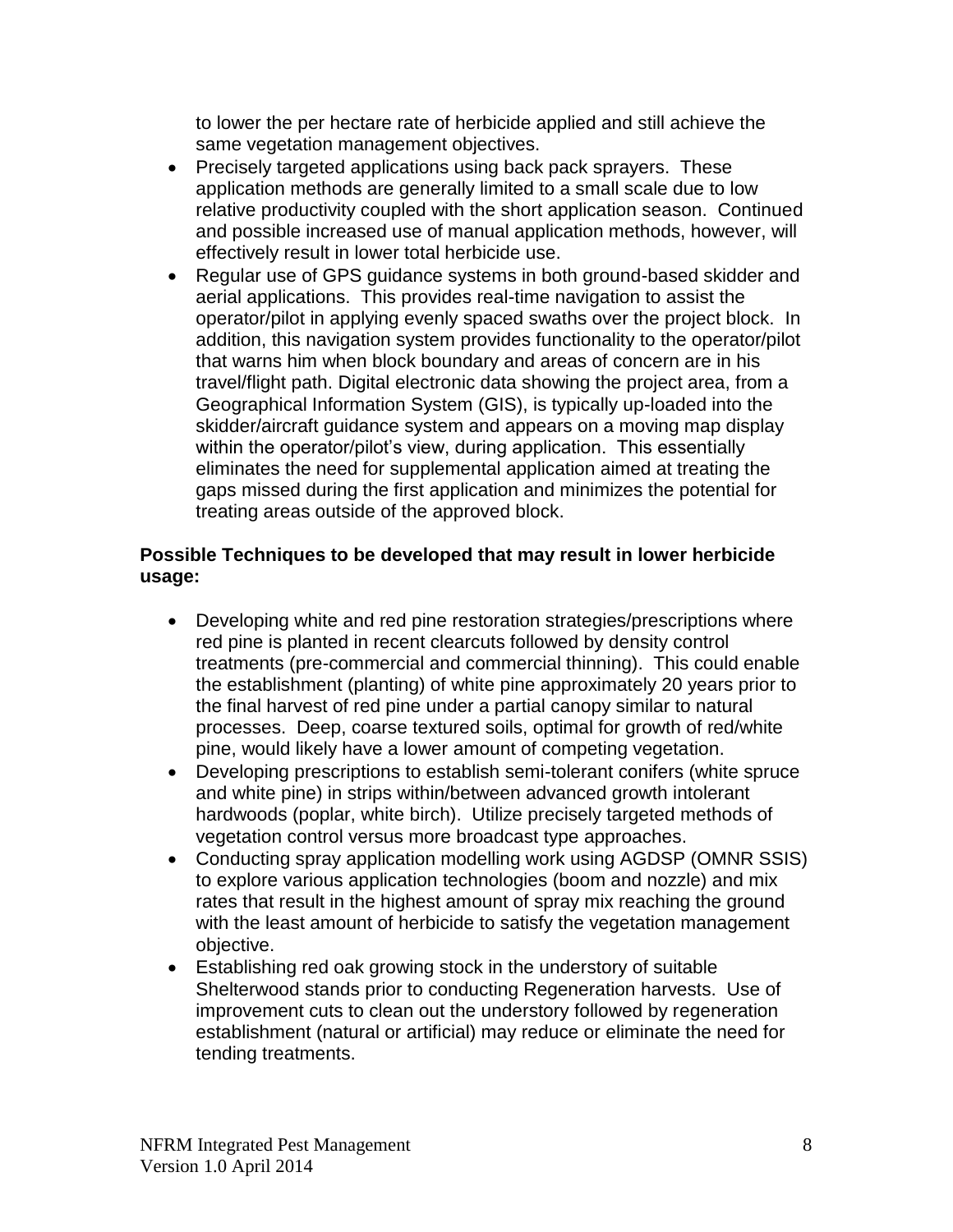## **d) Forest Management & Tree Seedling Nurseries**

All of the nurseries that supply seedlings to NFRM are required to have integrated pest management policies, which describe guidelines for minimizing pesticide use and to ensure safe handling. Copies of these documents have been supplied under separate cover as part of NFRM's Forest Stewardship Council (FSC) web documents.

#### **4.3 Test, develop, and implement non-chemical methods of vegetation management.**

- Using higher than normal plantation establishment densities to capture sites early and quickly. Planting trees at 0.5-1 meter vs 1.8 meter spacing would result in less growing space being available for non-crop tree competition to develop. This approach would more closely emulate the natural development of conifer stands.
- Using mechanical mulchers, on appropriate sites for tending or site preparation treatments.
- Continued and possible increased use of brush saws and chainsaws (manual tending) when and where suitable.

## **4.4 Periodic review of Silvicultural Effectiveness**

NFRM must conduct detailed surveys of all previously harvested sites to determine the degree to which those areas are successfully regenerating to specific standards. The results of these surveys indicate the effectiveness of the applied silvicultural treatments at achieving the intended outcome. These surveys are conducted from 7 to 20 years after an area has initially been harvested, depending upon the Silviculture System and tree species.

Analysis and reviews of survey results are currently documented in Annual Reports, Year 7 and Year 10 Annual Reports, and within each Forest Management Plan according to direction contained in the "OMNR Forest Management Planning Manual", 2009 version. These reviews document emerging trends and generate recommended changes to improve the effectiveness of renewal and tending operations. They also form an important component in the determination of forest sustainability.

The most recent documented reviews of Silvicultural Effectiveness are present in the 2008/2009 ten-year Annual Report and the 2010/2011 Annual Report. Important trends and recommended changes from those Reports are necessary inclusions to this Strategy. They form the principal rationale for all current and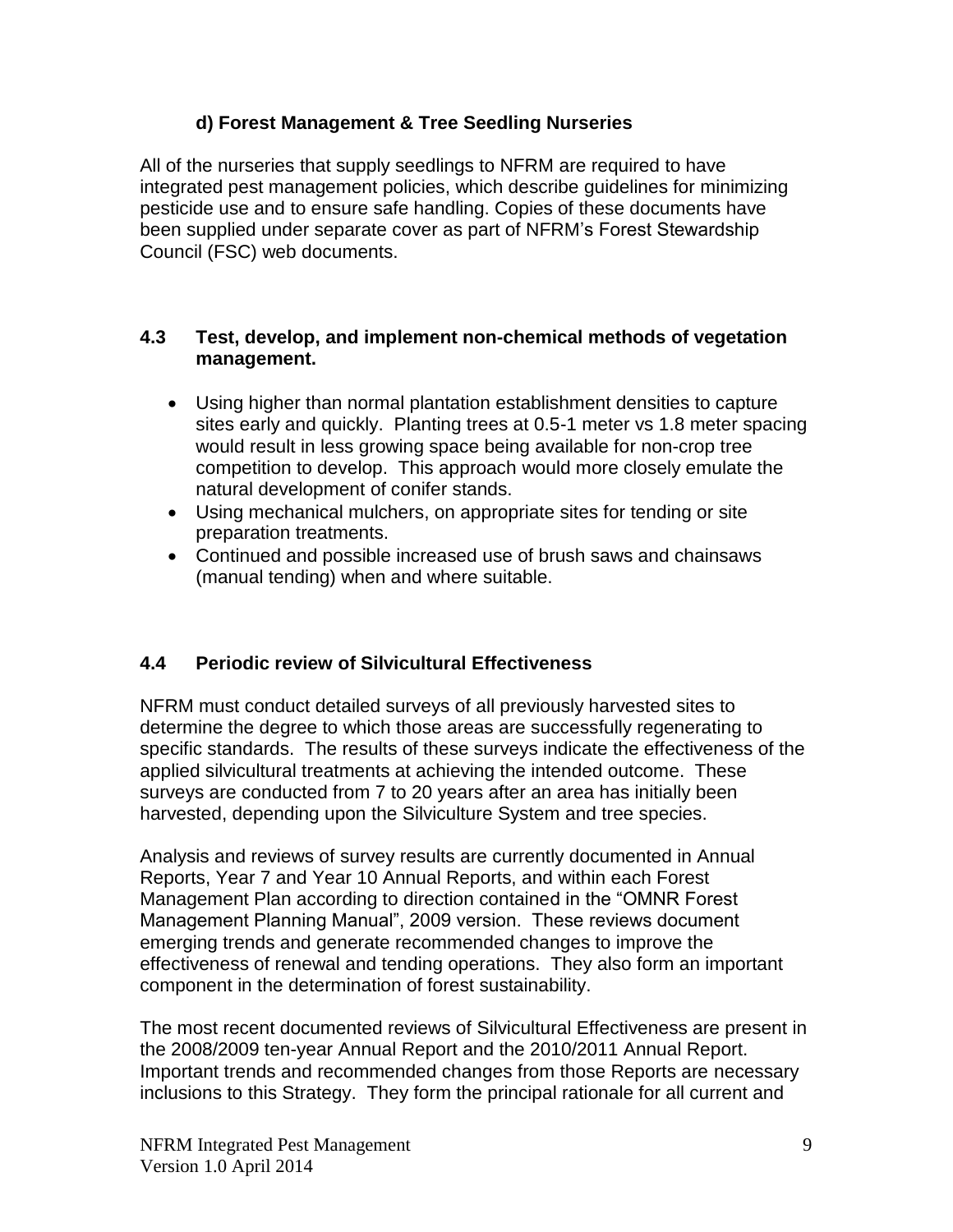future vegetation management practices. As subsequent reviews occur, this Strategy will be revised to incorporate any new directions.

Recommendations on record that direct and rationalize vegetation management on the Nipissing Forest:

- Plantations established in clear cuts require further tending treatments to meet silvicultural success requirements.
- For white pine shelterwood regeneration cuts a comprehensive tending program implemented as soon as competition is present on site will result in achieving a degree of regeneration success more consistent with the modelled FMP rate of 95%.
- Chemical site preparation treatments should be considered on sites where existing competition exists before planting.
- Pure conifer forest units need to be intensively managed to maintain their high conifer component.
- A rigorous monitoring program will ensure proper timing and selection of the most effective type of treatment.

#### **4.5 When applying chemical pesticides, ensure that health and safety risks are minimized through strict compliance with all laws and regulations related to chemical and herbicide use.**

The registration of pesticides in Canada is the responsibility of the Pest Management Regulatory Agency (PMRA) of Health Canada. Their mission is to protect human health and the environment, while still allowing access to pesticides necessary for effective pest management. They assess the risks associated with the use of a pesticide, and weigh those risks against the value of that product as part of a sustainable pest management strategy. This risk-benefit analysis is the basis of the regulatory decision to register a product for use, and set constraints on the way the product is used. These regulatory decisions are based on results of required studies, and following a search of relevant related scientific literature. Once registered, pesticides are subject to periodic reevaluations, to make sure registration of the pesticide is still justified based on current scientific knowledge.

In Canada, four herbicides are registered for aerial application to forests: glyphosate (trade names: Forza, Vantage, Vision, Vision Max), 2,4-D (various trade names), triclopyr (Release), and hexazinone (Velpar). All these herbicides work by interfering with metabolic processes that are unique to plants. Birds and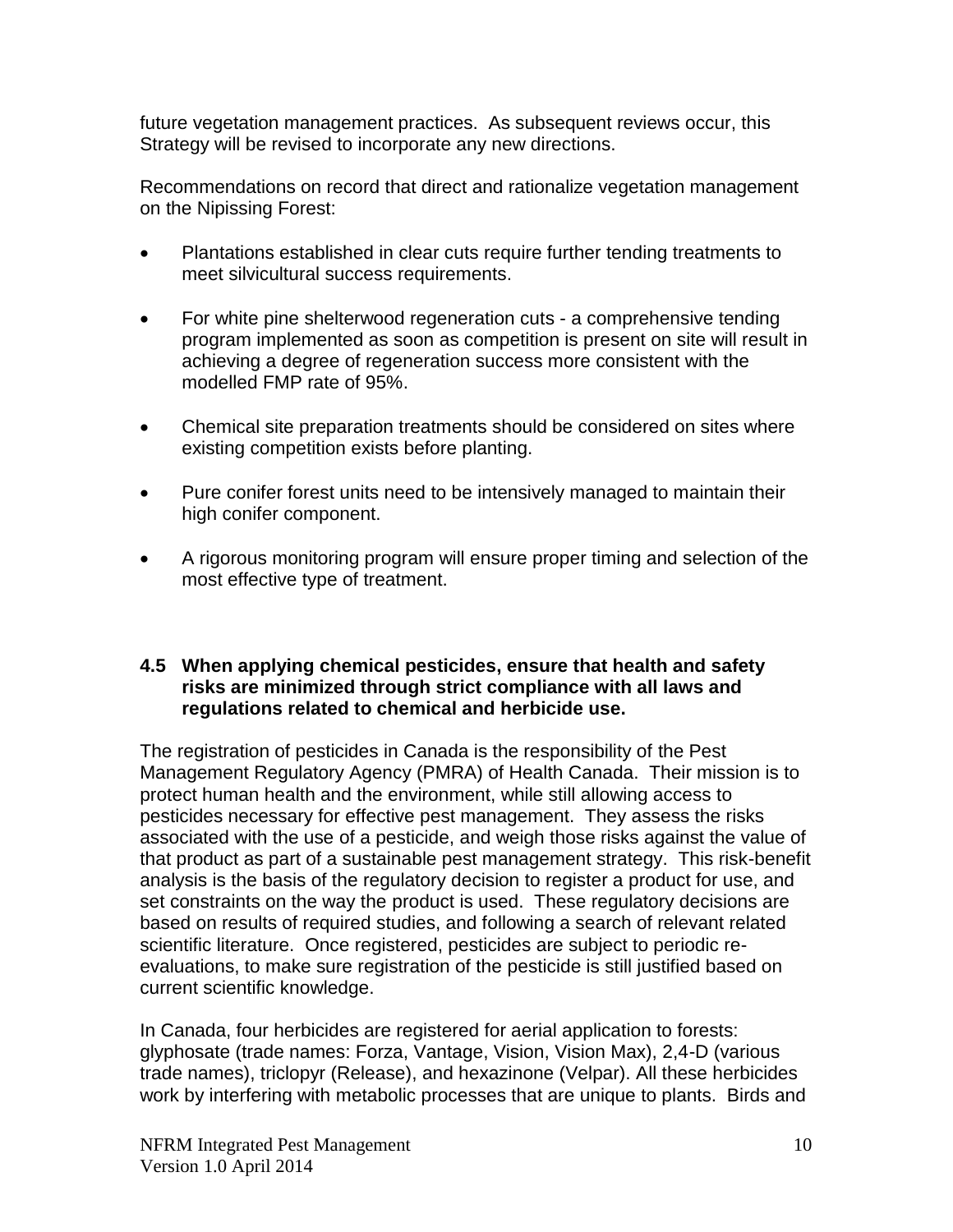animals do not have these metabolic processes and these herbicides have little effect on them.

After a herbicide is registered for use in Canada, the Ministry of the Environment regulates its use in Ontario through the Pesticides Act (PA). The PA has extensive requirements regarding public notification and license requirements for users and sellers. The Ontario Pesticides Advisory Committee is to advise the Minister of Environment if a pesticide is compromising human health or environmental quality. The Pesticides Act and the Crown Forest Sustainability Act ensure that registered pesticides are used safely with due consideration for sustainability of the environment. The use of herbicides as a forest management tool was extensively reviewed as part of the Class Environmental Assessment (EA) for Timber Management (1994). This included a broad public hearing and consultation process. The assessment determined that herbicide use is an essential and acceptable practice and that the appropriate public safety and environmental controls are in place.

Forest companies are required to follow the Ontario Ministry of Environment / Ontario Ministry of Natural Resources buffer zone guidelines for aerial application of pesticides in crown forest of Ontario (1992). These guidelines were developed to protect the aquatic values. Current research led by Dr. Dean Thompson of the Natural Resources Canada shows that these guidelines are effective at protecting water bodies. In general, spray equipment is getting more refined, and knowledge of aircraft tracking methodologies and herbicide deposition is improving.

The application of herbicides is restricted to a very short application window dependent on growing season and daily weather conditions. Extensive public consultation is conducted as per the requirements of the FMPM to ensure the public are made aware of the scheduled areas for spray. This starts with the identification of areas proposed for spray during the production of the FMP and associated information centers and public notices. As well, there is public notification at the annual work schedule stage, which entails two newspaper advertisements, the first at least 30 days before scheduled date of spray commencement, and another advertisement at least 7 days before spray commencement. In addition, a mail out to all people listed in the District mailing list for any Township with proposed spraying or any adjacent township within 1 km of spray location is notified. All treatment blocks are posted no earlier than seven days prior to the commencement of spray operations with warning signs that meet the legislated requirements. The signs remain in place for a minimum of thirty days following the herbicide application.

In addition NFRM also carries out additional measures to ensure safety of the public and other stakeholders (i.e. road security and pre-spray check flights to ensure blocks are clear).